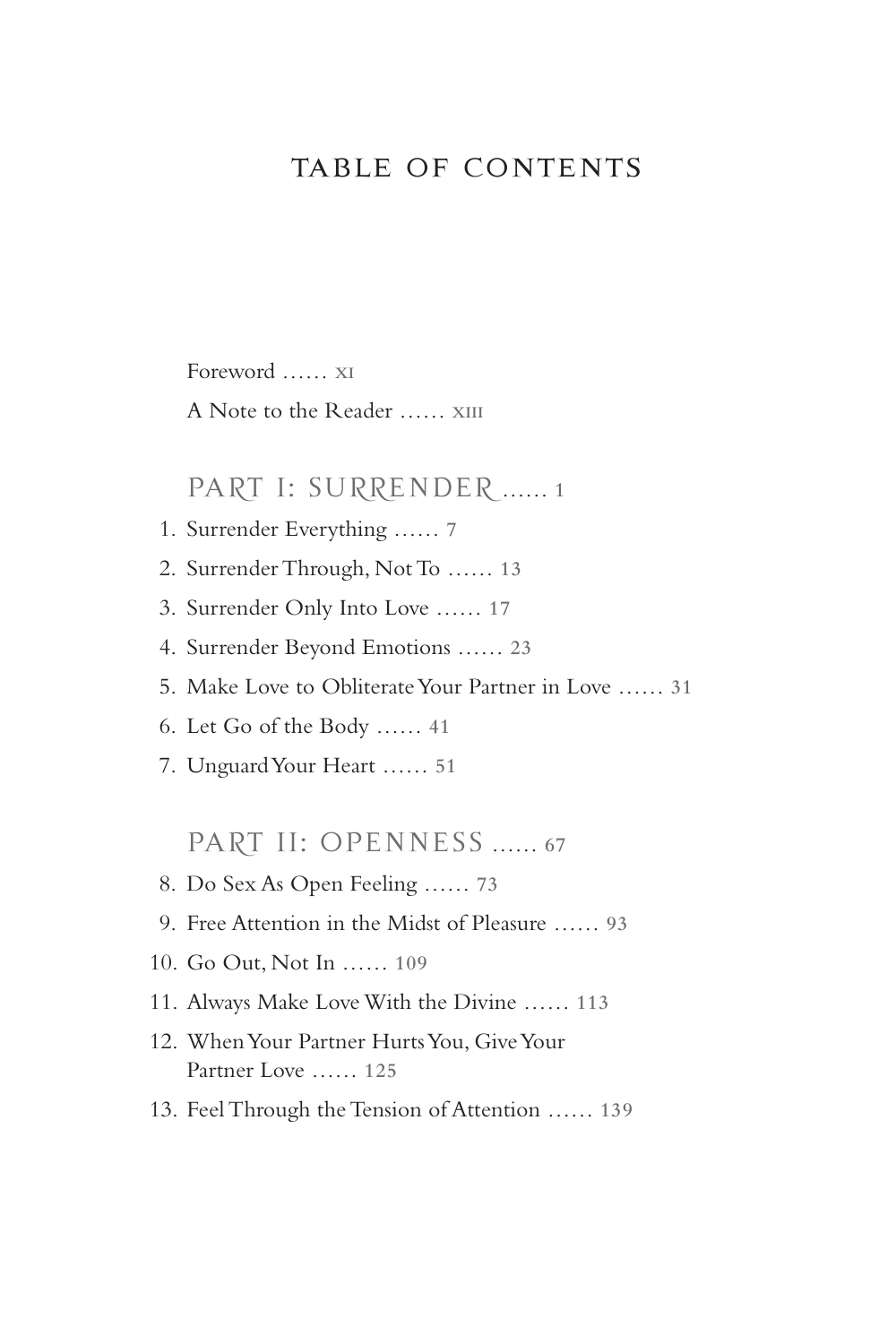PART III: DESIRE …… **<sup>149</sup>**

- 14. Magnify Desire Through Sex …… **161**
- 15. Convert Animal Lust to a Fury of Love …… **175**
- 16. Use Desire As Transmitter of Gift …… **189**
- 17. Never Break the Thread of Sex …… **201**
- 18. Be Sexually Available to Love …… **217**
- 19. Use Your Dark Side to Increase Energy …… **225**
- 20. Use Domination and Submission to Magnify Desire and Polarity …… **239**
- 21. Embrace Your Darkest Desires in Love …… **251**

PART IV: REMEMBRANCES …… **<sup>259</sup>**

- 22. Honor Feminine Inspiration …… **261**
- 23. Combine Sexual Energy With Consciousness …… **265**
- 24. Earn the Feminine's Trust …… **269**
- 25. Worship the Divine Through the Form of Your Partner …… **275**
- 26. Do Sex to Serve Others …… **277**
- 27. Do Sex to Enlighten the World …… **279**
- 28. Make Love As If Death Were Imminent …… **281**

 David Deida Resources …… **283** About the Author …… **287**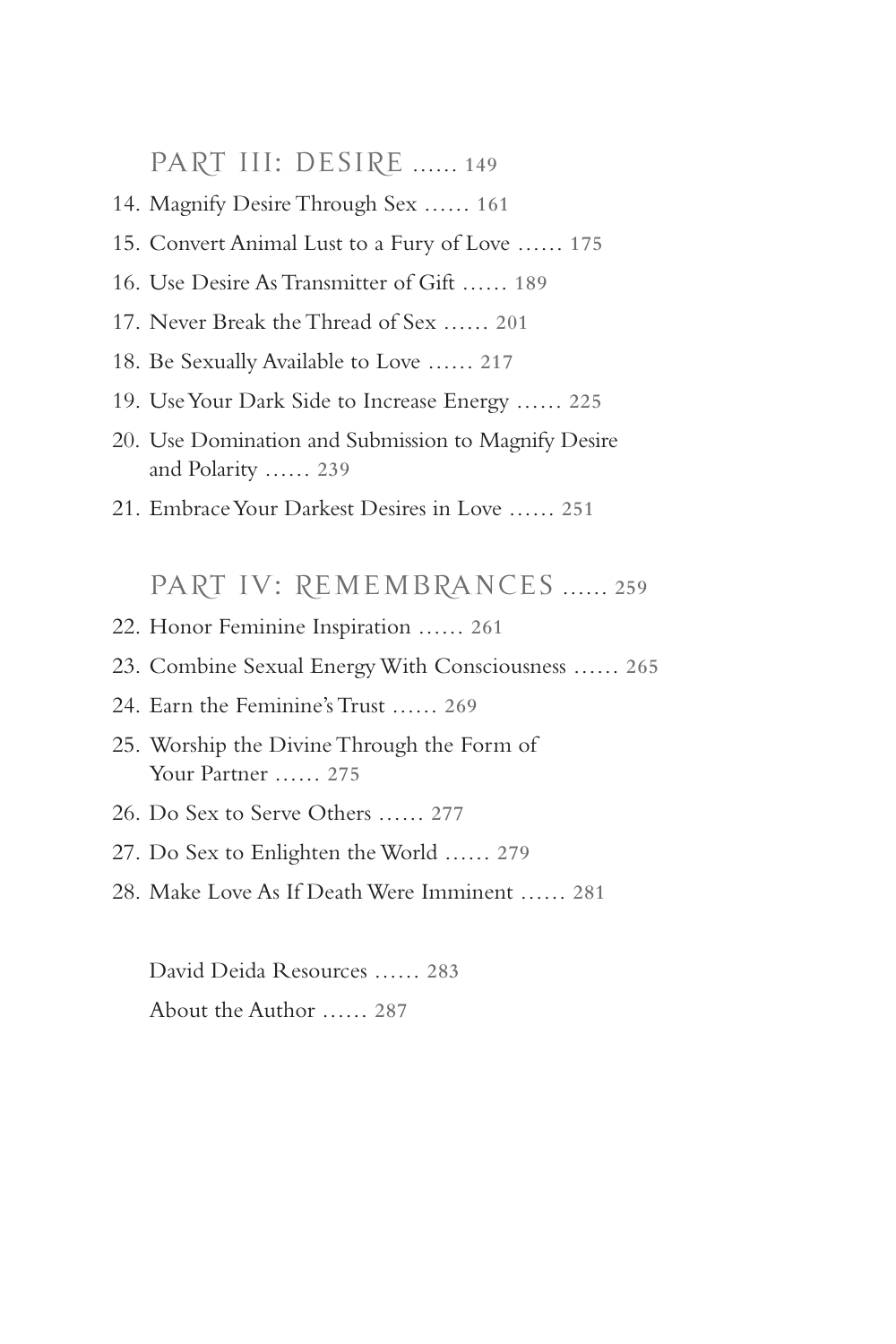# PART I SURRENDER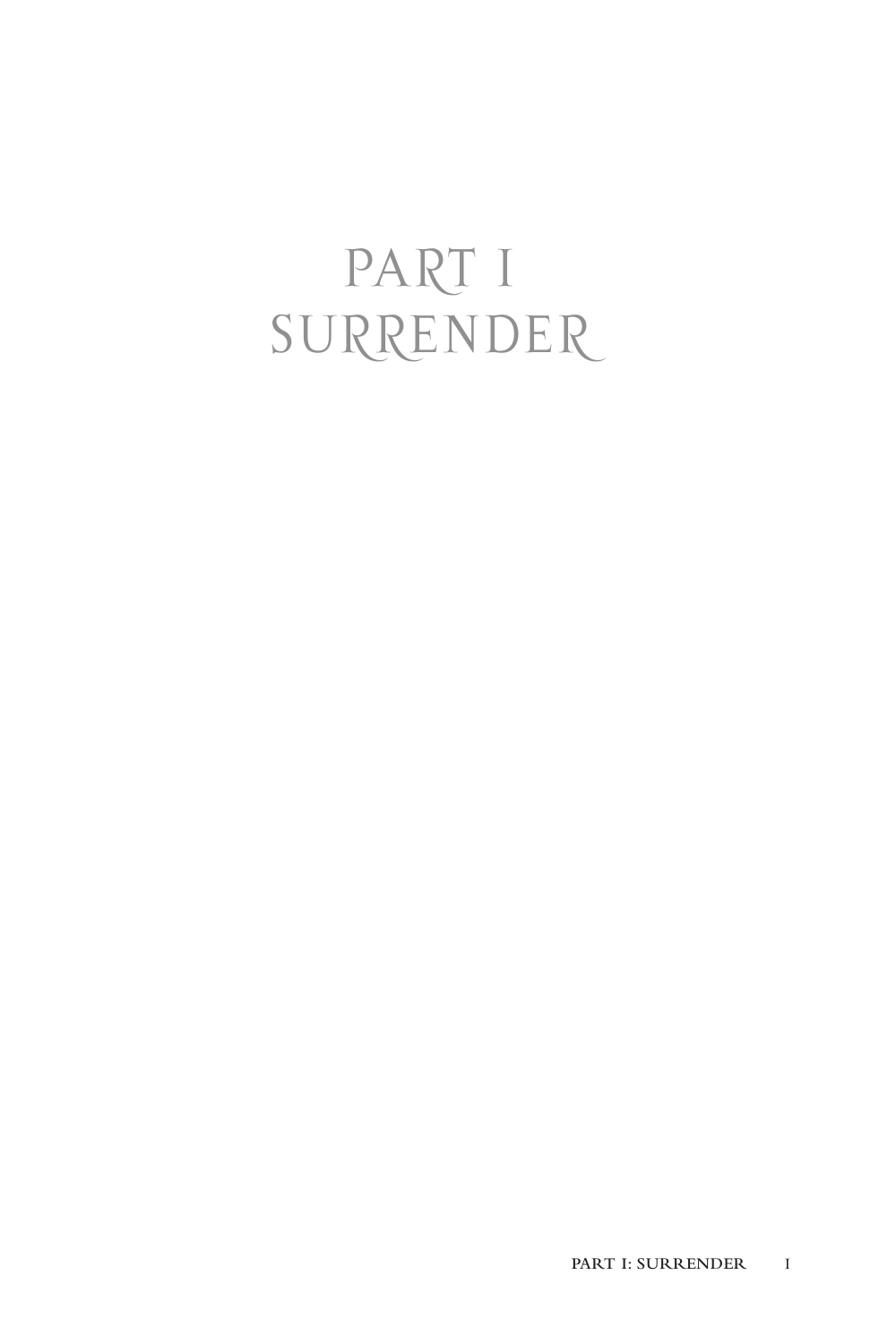eep in our hearts, we are all searching for ways to give and<br>receive love, forever and for real. To open as love, to live as this<br>freedom, is our deepest calling. Each of us must find our own<br>unique way of living true to o receive love, forever and for real. To open as love, to live as this freedom, is our deepest calling. Each of us must find our own unique way of living true to our deep being. But whatever way we find, we will discover that love is the only way to live that is not less than God, less than truth, less than our deepest need and divine potential.

The cultivation of utter freedom—which is to live as the flow of love—can be practiced during sex. Learning to have sex as an expression of your deepest being is like learning to play golf, tennis, or the violin. You have good days and bad days. Sometimes lovemaking is perfection itself, with genitals, heart, and mind all aligned. Other times sex is scattered, anxious, or wrought with conflict. Even so, there is no such thing as failure; every moment is a learning, every closure an opportunity to learn how to open in love.

Love can be practiced. To practice love is to be and express your deepest heart, whatever your religious persuasion or chosen spiritual method. If you don't practice love during sex, your thrusts and hugs become reduced to mere animal hunger or personal psycho-emotional need. For some, sex is a relatively dependable way to buck and snarl in pleasure, release stress in a spasm of orgasm, and get to sleep. For others, sex is a hope for their partner's affection, a ritual of security and familiar coziness.

Unencumbered from such habits, sex is fresh, alive, and openended. Sex is an art form, a prayer, a way of contemplating and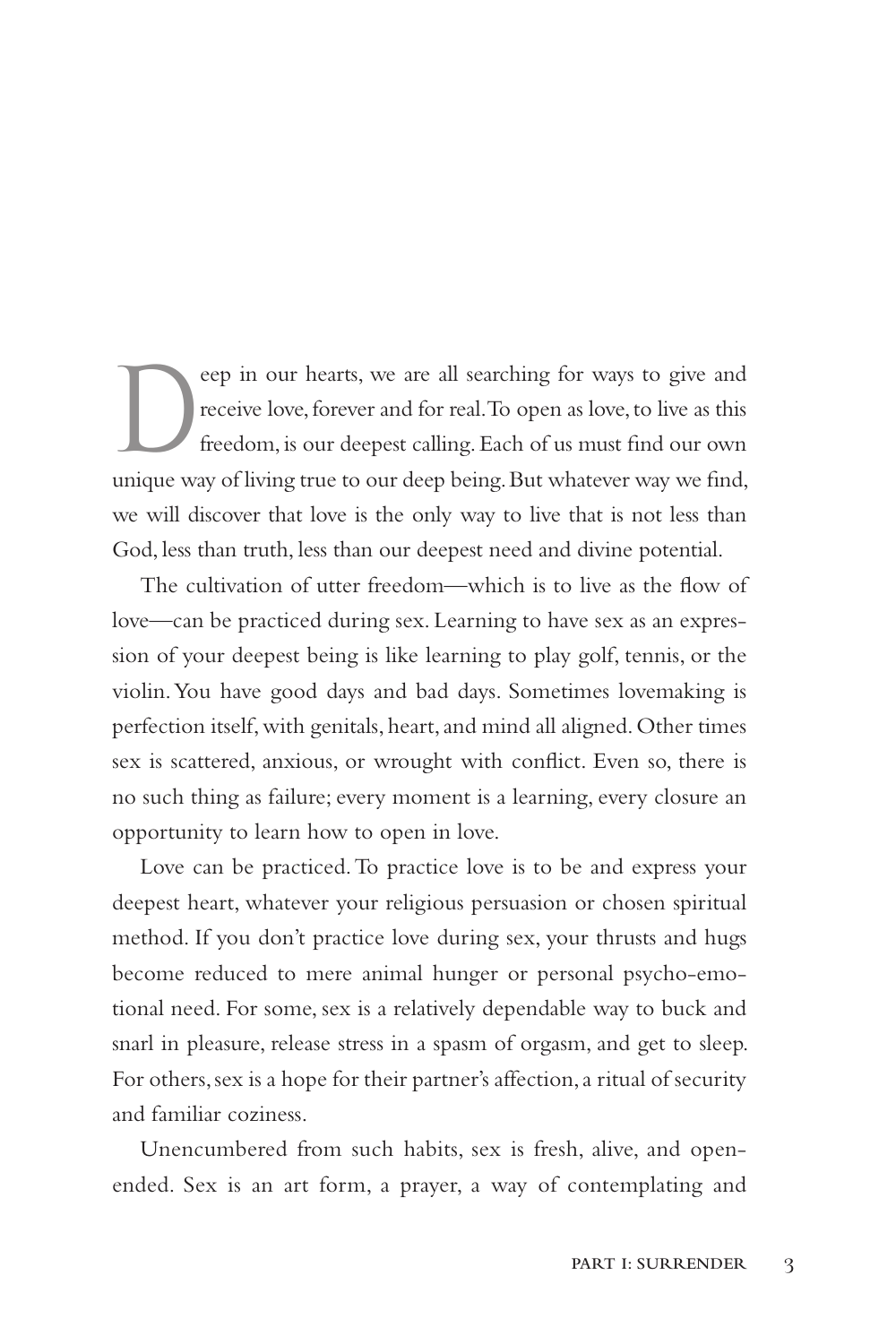communing with infinite love, naked, unafraid, raw, and totally open. Sex is a means for expressing this mystery of love through the music of your body.

Learning to have sex this way is not a matter of touchy-feely nambypamby, but is as concrete as learning to play the piano. At first, actually making music seems almost impossible. Your fingers just won't move like you want them to. So your piano teacher gives you musical scales to practice, exercises to perform over and over. You practice and struggle and make mistakes and learn.

Soon, you find yourself effortlessly performing pieces that you previously couldn't have imagined playing. At some point, if you relax enough and become a transparent vehicle through which the creative spirit can move, actual *music* begins to come through the notes you are playing.

A profound depth of meaning and recognition, perhaps even something sacred and fundamentally ineffable, begins to flow through your fingers, through the piano keys, to the listener's heart. One day, you find that you are transmitting an unspeakable depth of feeling from your heart to your listener's heart through the way you play the piano. The genius of your deep being, the flow of divine love, is beginning to express itself, however simple your technique.

A monkey can be taught to play the piano. A robot can be programmed to tap out a simple ditty from its digital memory. A heartful musician, however, doesn't simply make sounds, but evokes a depth of meaning and feeling quite beyond the mechanics of hitting the proper keys. The *spirit* of the music is revealed through the medium of his or her performance. A deeper meaning that is inexpressible through words is somehow transmitted through the musical performance—however simple—bringing tears of recognition, smiles of joy, and openness of heart to the listener.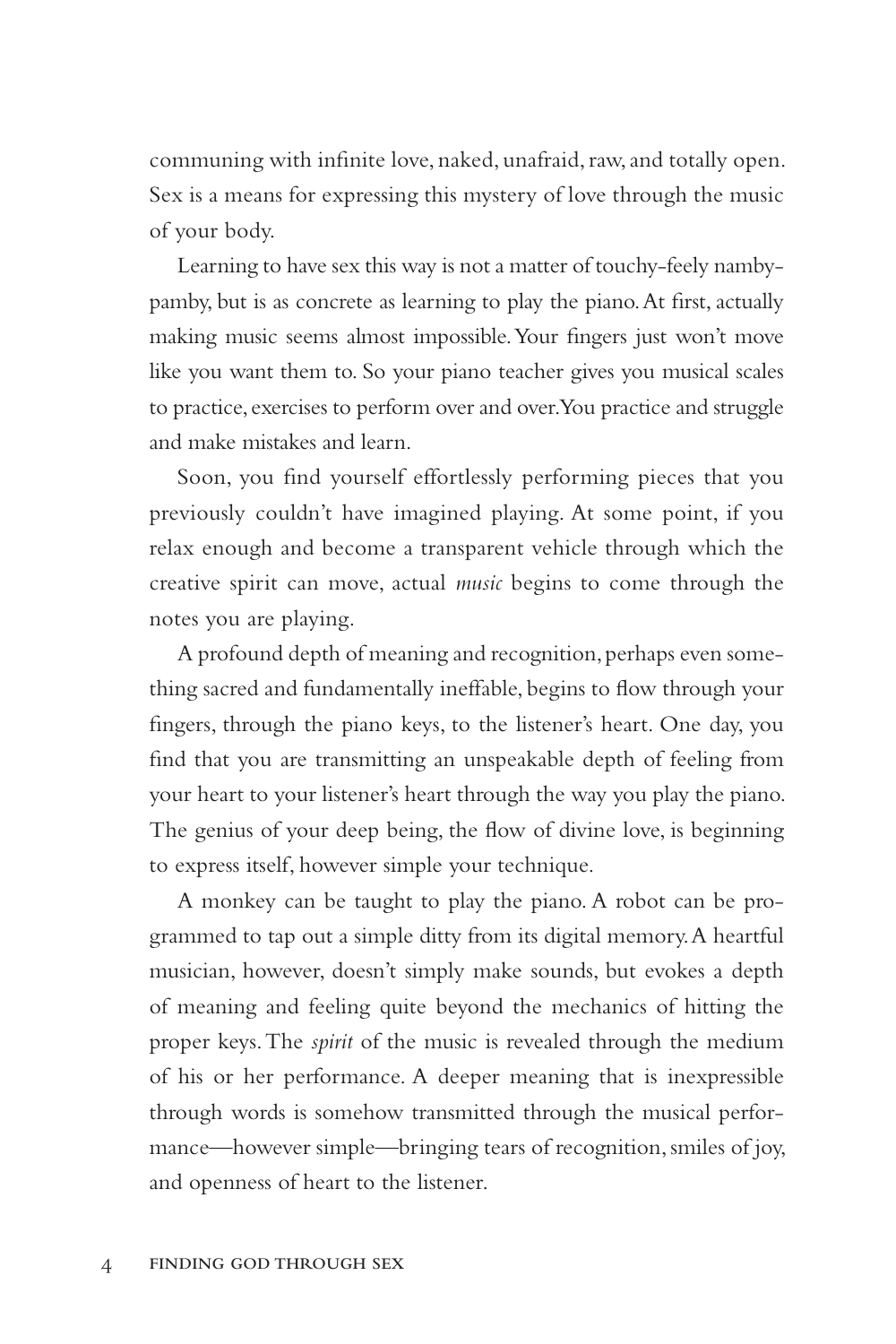And so it can be while lovemaking. Except that the piano you are playing—your lover—is also playing you.

If you have never experienced profound sexual love, my words here may seem like gibberish to you, nonsensical utterances pointing to nothing. However, most people have at least momentarily been graced—perhaps even jolted or awakened—by an openness beyond their sense of limited self in which a sublime oneness of being suddenly became obvious or apparent. These unbidden moments of grace may occur while having sex—or while meditating, praying, simply sitting alone, or even while driving a car, feeding a baby, or taking a walk. This book is a guide to consciously cultivating and transmitting this awakened disposition of openness and oneness during sex.

Why practice this disposition of openness during sex? Because, for most people, no matter how enlightened they are in other areas of their lives, their sexual and emotional life remains troublesome. For most people, sex is one of the most pleasurable and frustrating parts of their lives. It is a hidden corner where they keep their embarrassing secrets and forbidden dreams. In general, a person's sexual life is among the least illumined aspects of their being; even men and women who are physically healthy, financially successful, and spiritually aware often have complicated and troublesome sex lives.

As you grow sexually, you are able to embrace your complications and secrets—they exist for virtually everyone—and make music *through* them. Emotional ups and downs as well as sexual kinks and twists are no obstacles, but provide a unique instrument through which the almighty music of love is played. The condition of your instrument—the history of your emotional and sexual pain, desire, and resistance—becomes irrelevant as your heart and your lover's heart swoon in the depth transmitted through your loving. A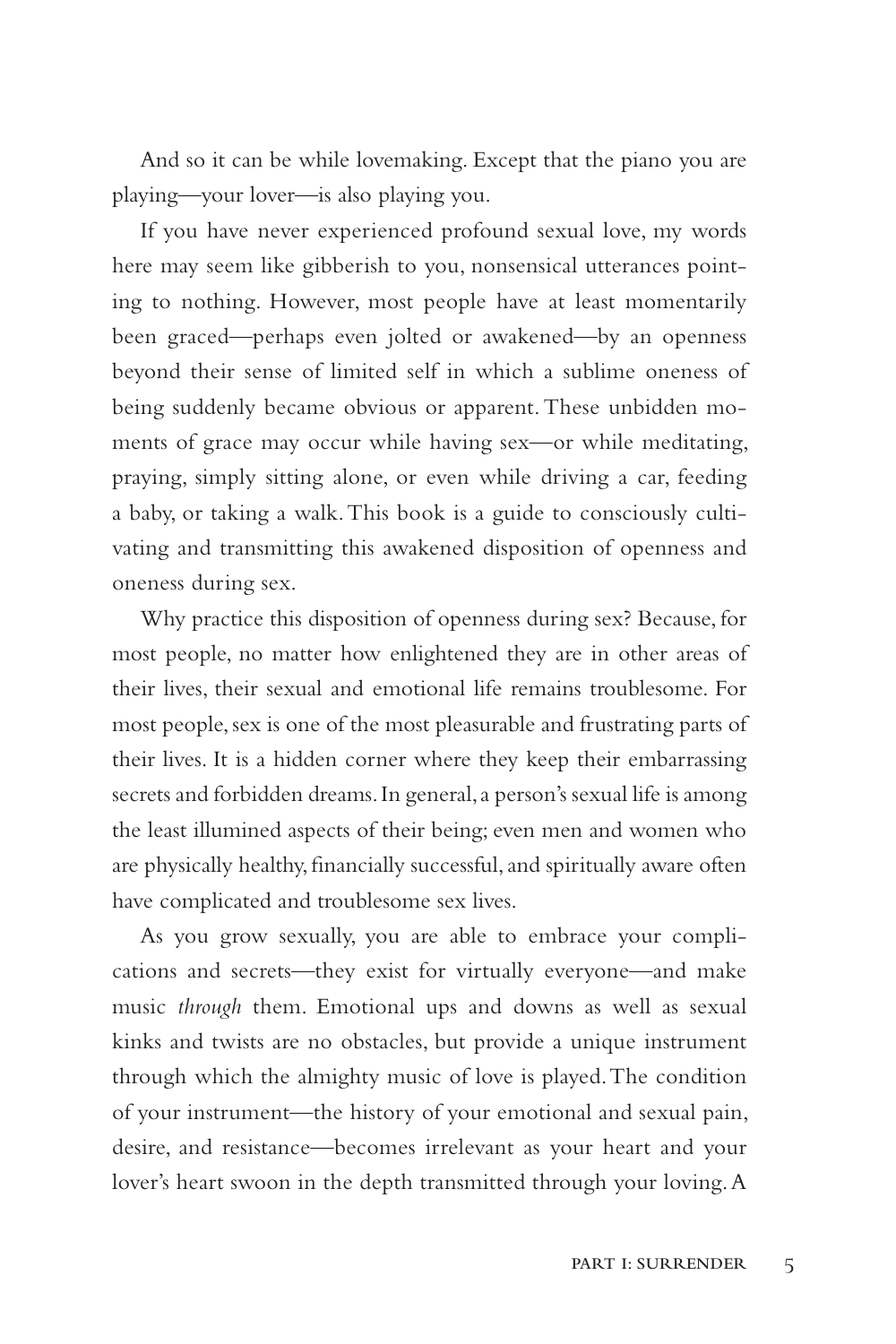banged-up fiddle in the hands of a truly inspired musician evokes more heart than a Stradivarius in the hands of a pretender.

The discord of our sexual life derives not so much from our personal history or the condition of our "fiddle" but, to a larger extent, from our lack of inspired practice and depth. As teenagers, we are handed our genital instruments without any real instruction—without any outstanding examples, even, of the sublime art of a superior lover—and we struggle to bleat out our sexual music as best we can. Usually, the development of our sexual depth and skill stops at an early age—as did our parents'—and we end up playing the same simple song over and over again until we are too old to bother.

How do we continue growing in our capacity to transmit openhearted wonder through the music of our sexual artistry? The single most important skill to learn is the practice of love, openness, or surrender—which are just different words for oneness, unobstructed feeling, or free being, the source of all true inspiration. You can practice various techniques of breath control and pelvic rumpus until your skin peels off, but you won't enjoy a single moment of authentic sexual ecstasy unless you are willing to let go of your boundaries and open beyond your resistance into the awe of love. A heart-guarded musician is no musician at all, and doubly so for a lover. How do you practice opening fully *as* love in the midst of sex?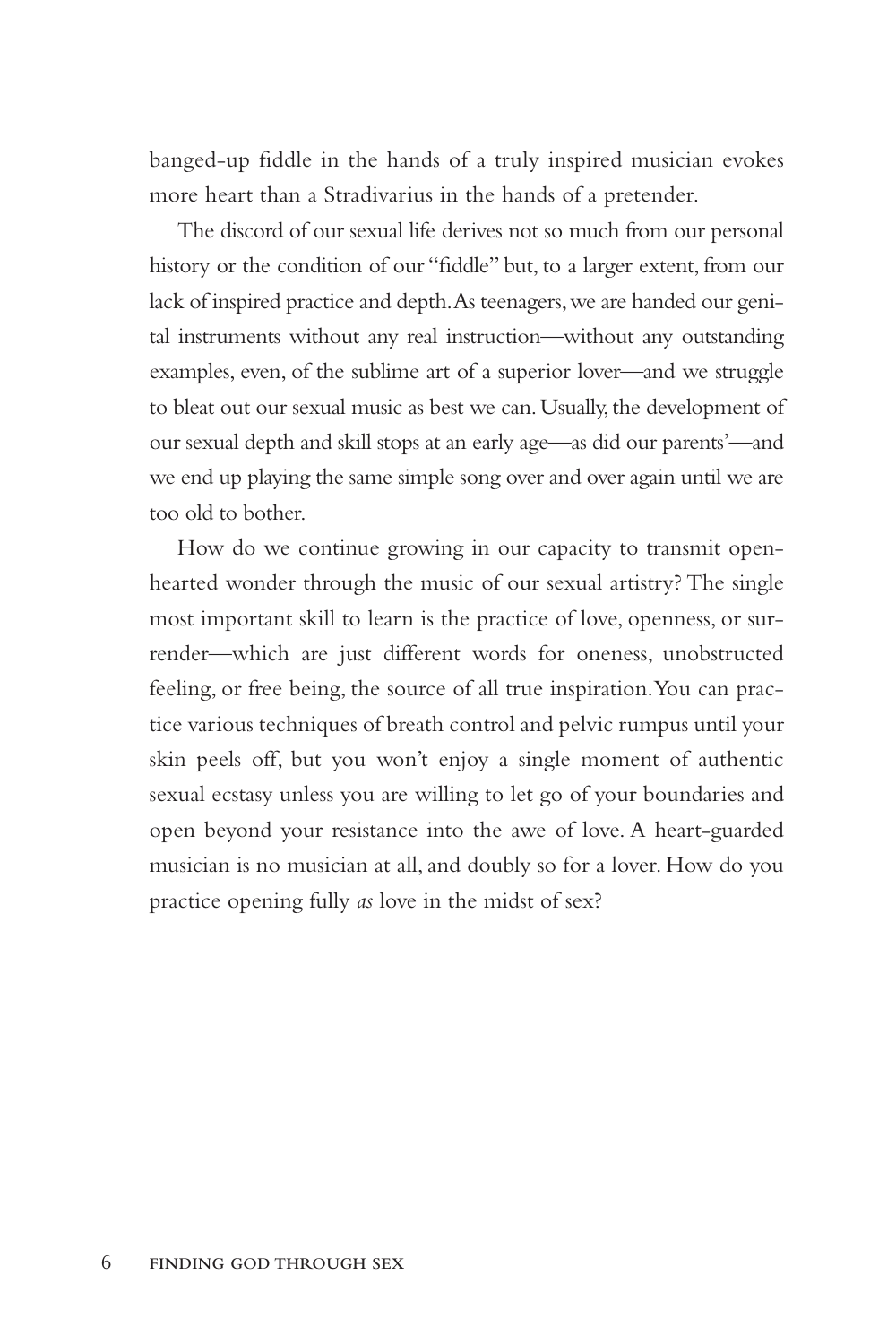# Surrender **EVERYTHING**

*I was lying on top of her naked body. She wanted to have sex. In fact, she initiated it. But she wasn't really into it. Her body seemed lifeless. Her eyes looked like a doll's eyes that were stuck open, shallow, unseeing. I felt like I was having sex with a woman who was protecting herself behind plastic skin; her flesh remained uninhabited.* 

*I was frustrated. I wanted to feel her. I wanted to feel her open to me. I wanted our hearts to open so that our sexing was stripped of pretense, raw love sloshing into love, unprotected and trusting. I wanted to let go completely into love. But she was closed, and I was starting to close off too.*

*I don't know what triggered it, but suddenly she relaxed. She remembered love somehow, and all of her resistance evaporated. She looked into my eyes without hiding, and I felt her depth. She was no longer protecting herself behind her skin, but was fully embodied as love. Her breasts seemed to soften and allow me closer to her heart. Her vagina drew me in deeply, in spite of my resistance to her previous closure. Her openness now seemed endless, and it was I who felt like the limit to our loving.*

*We continued practicing to open. Over time, her beauty, love, and surrender drew me past my fear into her, and through her into*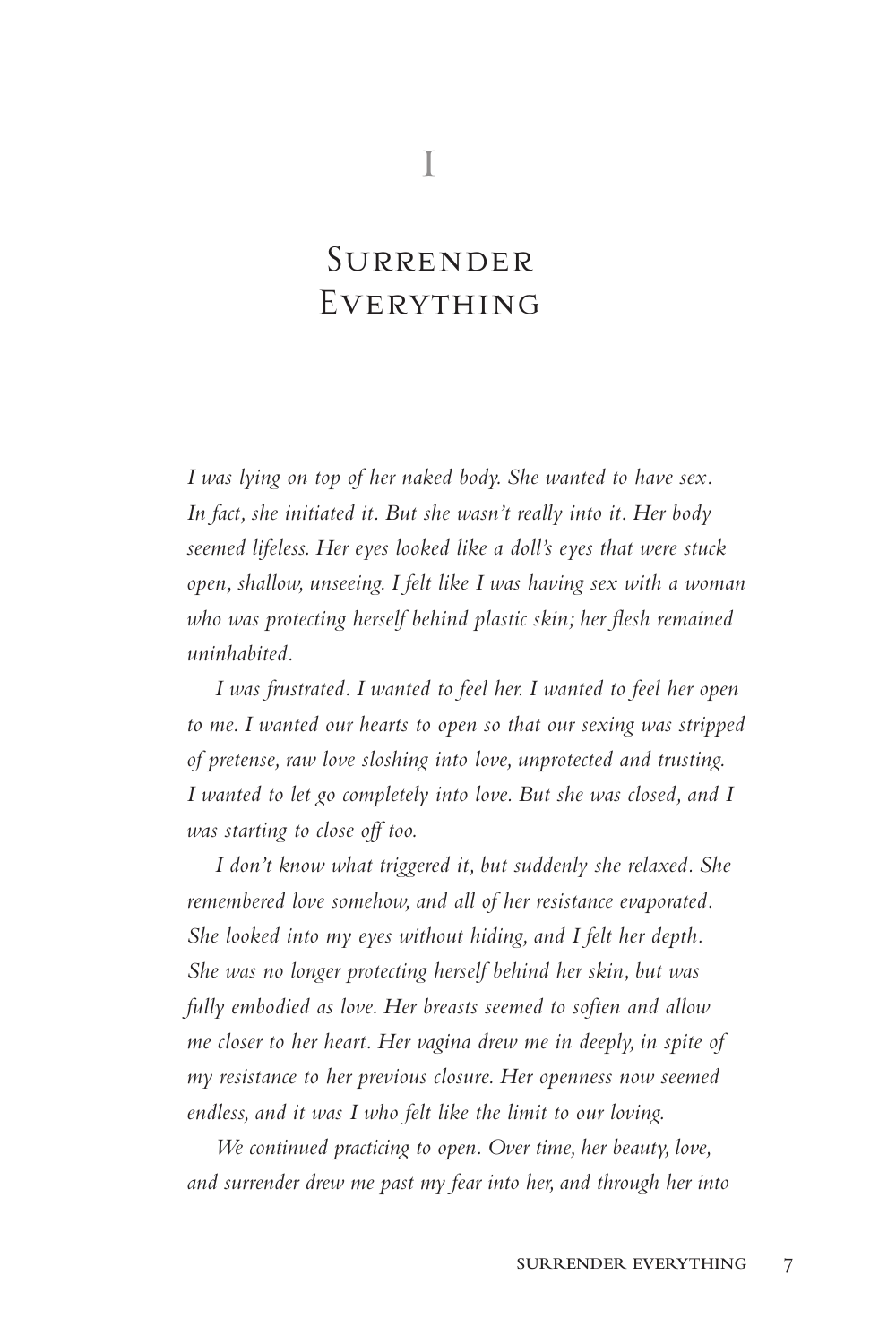*the depths of love itself. Our breaths and bodies merged. I let go of everything into her, and she opened so wide we both disappeared in love, like a vortex of water opening into the ocean itself.*

 $\prod$ he word "surrender" is often interpreted as giving up, as weakness, as admitting defeat. Although this is one way to use the word, we will use it in a different way. Surrendering means letting go of your resistance to the total openness of who you are. It means giving up the tension of the little vortex you believe yourself to be and realizing the deep power of the ocean you truly are. It means to open with no boundaries, emotional or physical, so you ease wide beyond any limiting sense of self you might have.

Surrender means to love without limits. It means to relax your guard so your lover can feel your core—authentic, unhidden, and undefended. Your muscles relax. Your breath becomes soft and full. Your body and heart willingly open to your lover. If you are hurt, you are hurt, but in any case you practice to remain open and full, like the ocean. Surrender is the doorway to the deepest possible sex.

### FOR HIM

Nothing turns your woman on more than your real presence. She wants to feel you *with* her. Not distracted or divided inside, half of you wanting to watch a basketball game on TV and the other half hurrying to have an orgasm. She wants to feel your consciousness free and clear, feeling into her through your whole body, not just through your penis, hands, and eyes.

Your woman is as sensitive to your presence—or its lack—as you are to the beauty of her radiance. She allows herself to surrender completely only when she feels you completely present. She actually feels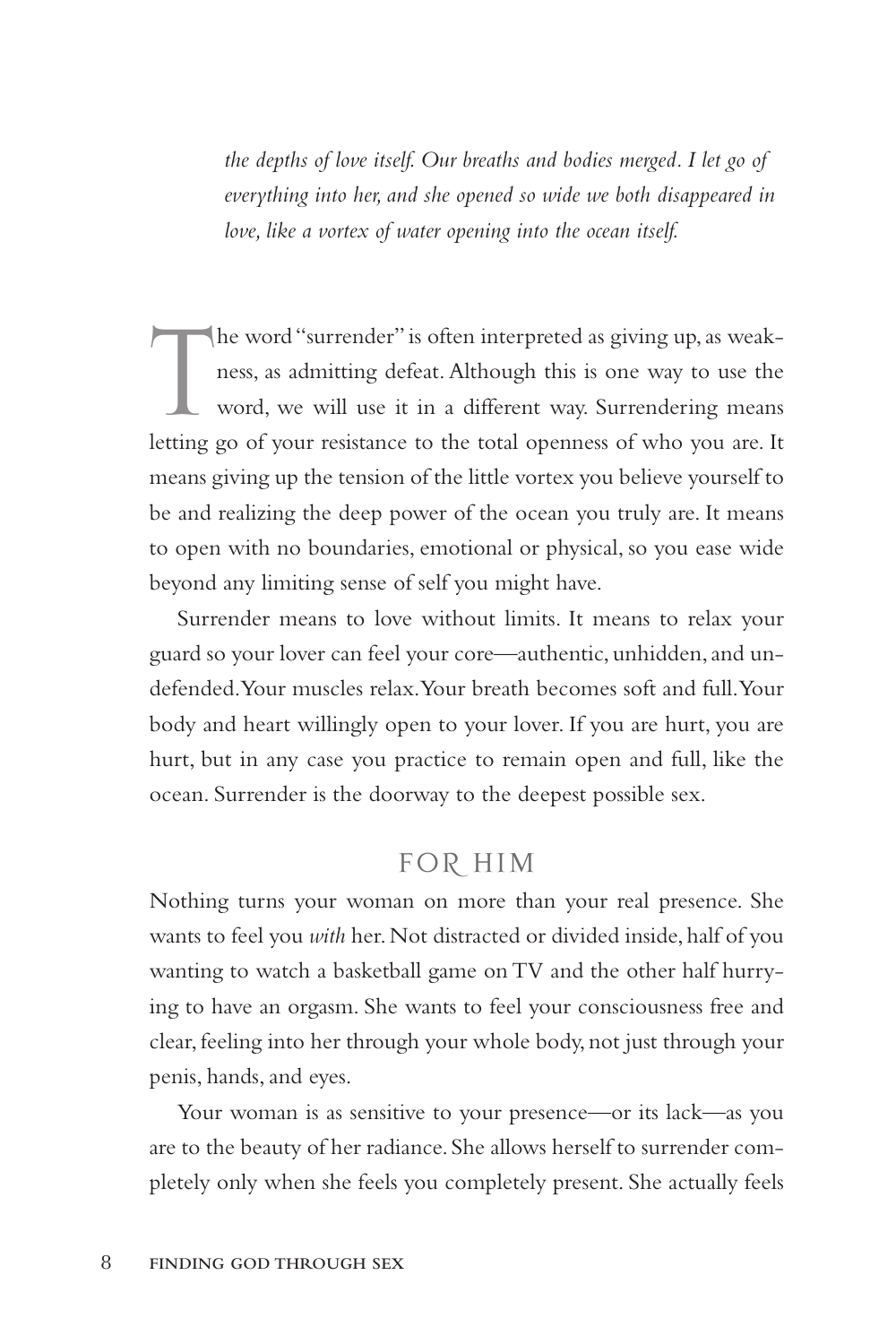the force of your strong, whole-bodied presence as if it were penetrating and opening her body.

She can feel your mind: is it an agitated puddle or a deep ocean? She can feel your breath: is it shallow and tense or full with pleasure and power? She can feel your body: is it uptight and needing a quick ejaculation, or is it relaxed, alive, and ready to meld with her body? When your mind, breath, and body are fully present, then you can really be *with* her, and her heart will be ready to open in trust with your heart.

Practice feeling into your woman with your heart just as you might feel into her with your penis: gently, deeply, unrelentingly loving. As your love enters her heart, your woman can practice surrendering to your penetration, to the tangible intensity of your masculine love. Over time, she will learn to trust and open herself more and more to the force of your unwavering and loving presence.

## FOR HER

As much as you want your man's conscious presence, he wants your energetic openness. Your sexual responsiveness—your moans, writhes, and orgasms—attract him out of his dry world of fear into the bright colors of heart-surrender. If he is a man with a masculine essence,\* his life is more or less bereft of feminine glory; you are his chosen source of feminine energy, which is the force of life itself. He wants to bathe in the warm sea of your undulations, taste the sweet grapes of your lips and nipples, feel the earthquakes of your uninhibited pleasure.

Faking it doesn't count. Your body must be truly full of pleasure if you want your man's full presence. His consciousness and your energy

<sup>\*</sup> A man or woman with a more "masculine essence" is a shorthand way of saying that this person identifies more often with their inner masculine gifts than their inner feminine gifts.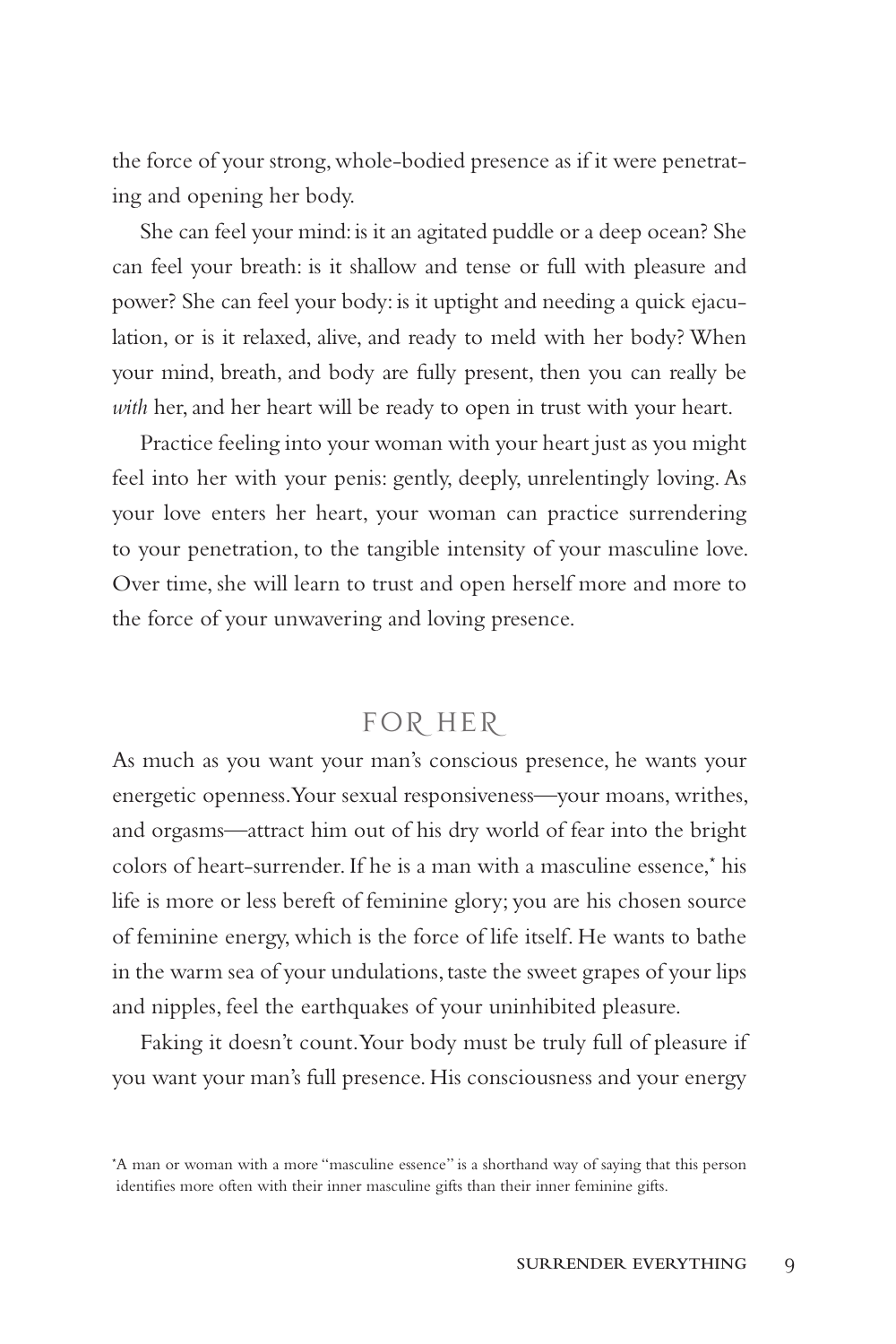magnetize each other. He wants to see the bright light in your eyes. He wants to feel your supple body quivering, heaving, and opening in ways his masculine chunk can only dream. He wants to be awed by your emotional surrender and deep trust.

Of course, you need to feel his complete presence before you will open your heart and body without guard. It's a step-by-step process of learning. He learns to be more present, you learn to be more open. Your openness draws him into you more deeply, and you feel him more fully inside of your heart. He relaxes his fears and enters you with more love, and you relax your fears and receive him more fully. Eventually, you both surrender so completely that there is no guarding or holding back at all. Sex has become unbounded love.

But until then, your man's love is probably trapped inside his head. He knows you love him. You know he loves you. But his body is unable to fully show it. First, practice attracting him from his head into his body with your body. The feminine beauty of your body—its capacity to flow with uninhibited and heart-connected pleasure—is irresistibly attractive to your man. Once he is in his body, attract him into his heart with your heart. The openness of your heart—fully expressed through your moans, words, and tears—resonates his heart into openness.

It may take some time for his heart and body to open as fully as yours, but, ultimately, he is making love with you to *make love.* In the meantime, continue attracting him into surrender by astounding him with the depth of your surrender. Swallow him into your heart through your vagina. Allow your limbs to splay pleasure like light radiating from the sun. Soften your belly and chest to receive your man's body into yours. Say your love in gasps of pleasure. Through your body, breath, and emotion, show him how deeply you trust